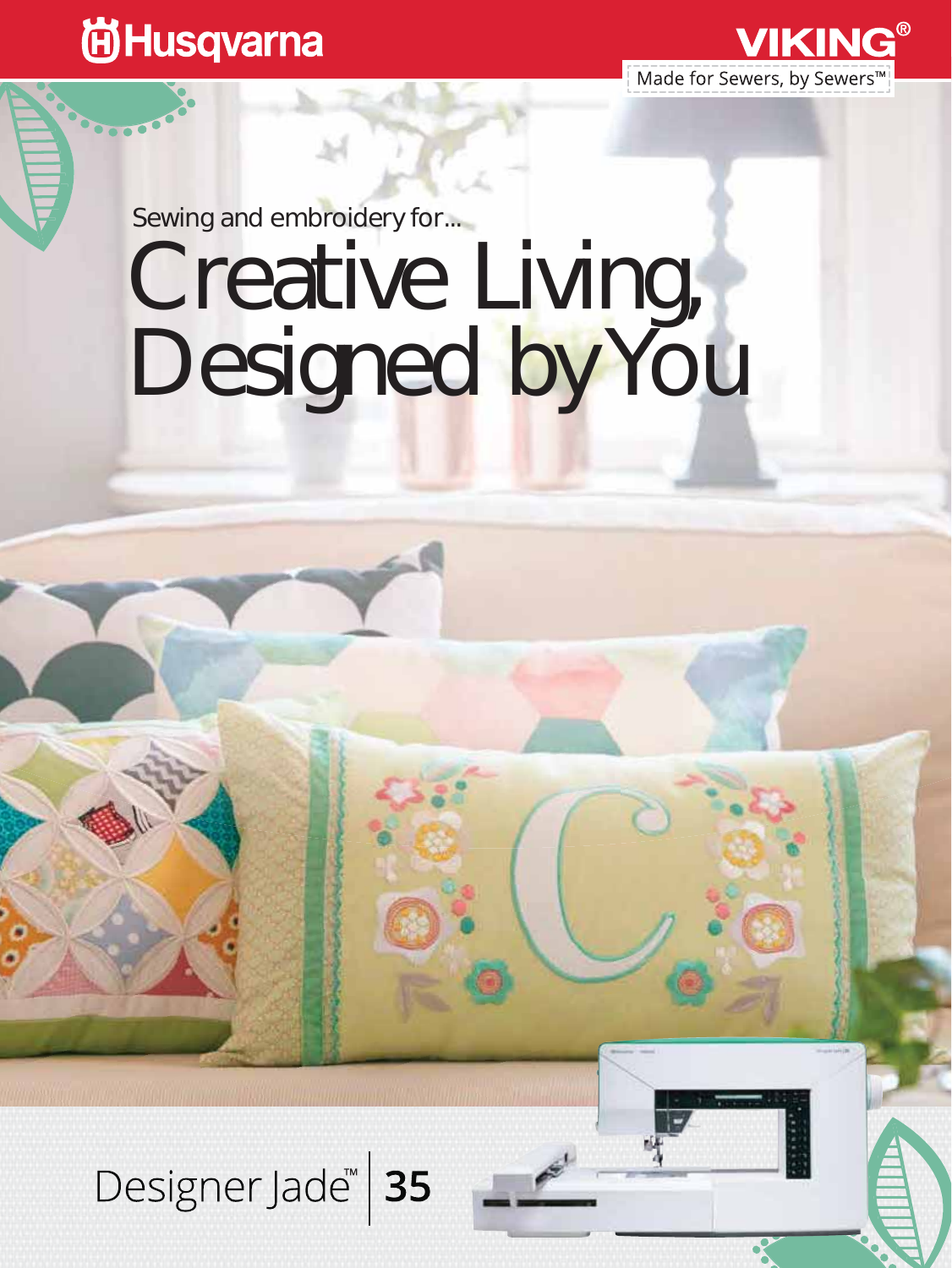## Personalize and Accessorize with Ease

Want to turn your creativity up a notch? Let embroidery work its magic! The DESIGNER JADE™ 35 sewing and embroidery machine is the ideal model for personalizing any project. With advantages like the largest sewing space\*, the fastest embroidery speed\*, and the SEWING ADVISOR® feature, you will achieve your creative aspirations with ease!



#### \*compared to most other embroidery machines at this price point.

#### **EQUIPPED FOR A NEW LIFESTYLE**

The DESIGNER JADE™ 35 sewing and embroidery machine features unique and smart design aesthetics. For a truly inspired lifestyle, the Embroidery Intro PC Software is included with purchase. So, once you get your hands on this machine, you can get any idea in motion!

Do what you love

With the included PC Software you can arrange your next design while your machine is embroidering!



www.husqvarnaviking.com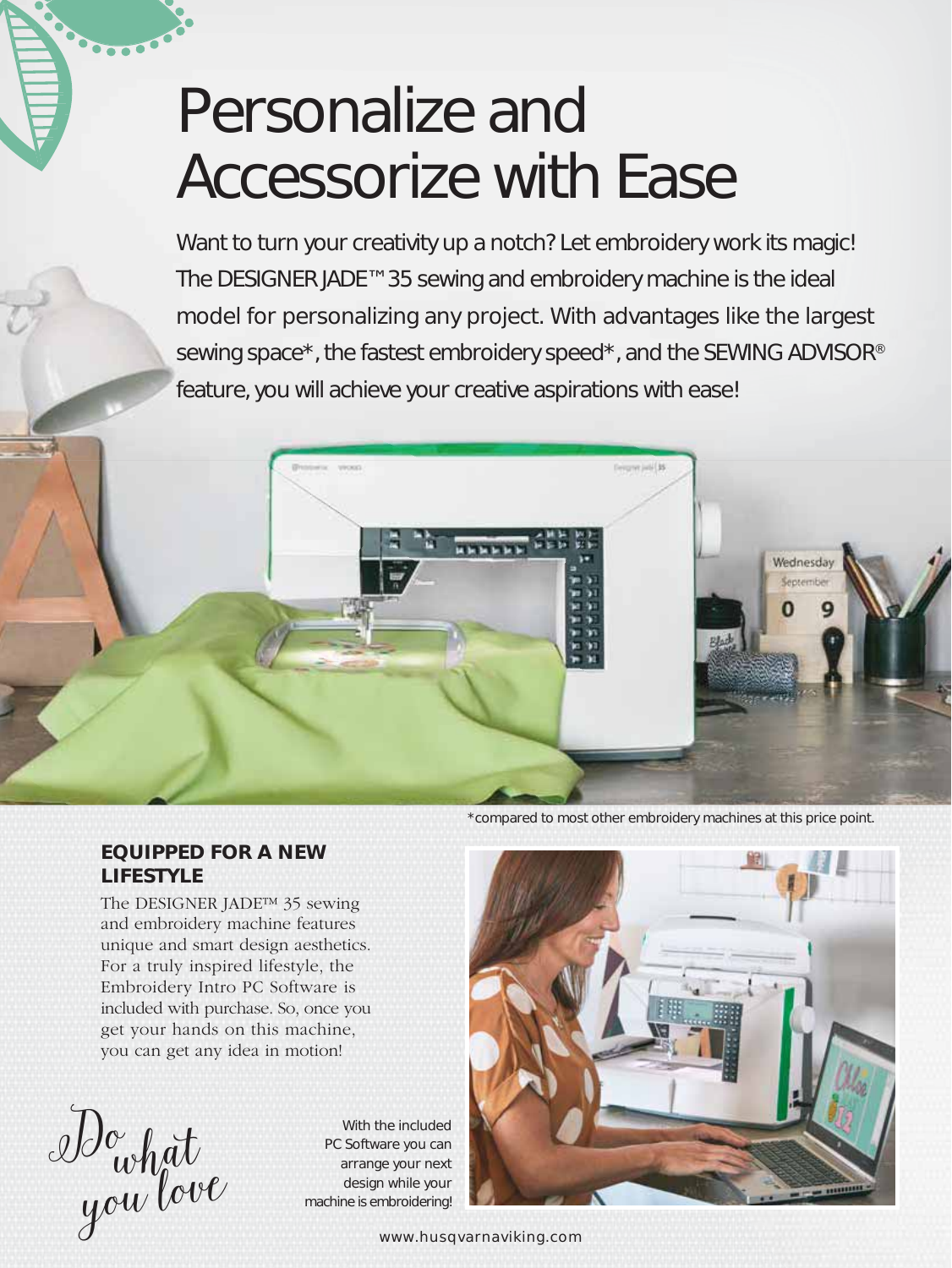

Choose among all the decorative designs, fonts and 7mm stitches to create unique home decor for your loved ones.

#### **LET YOUR IMAGINATION FLOURISH**

The DESIGNER JADE™ 35 sewing and embroidery machine comes with 70 embroidery designs, plus an embroidery font to get you started. With the included Embroidery Intro PC Software you have even more designs and 10 specially digitized fonts, plus the ability to create new fonts using the Quick Font Wizard. You will have endless possibilities for customizing your projects!

And with the large 200mm sewing surface you can even sew big projects, like quilts, home decor projects and garments, with great ease and convenience.

#### **AUTOMATIC SETTINGS FOR CONFIDENCE AND EASE**

The DESIGNER JADE™ 35 sewing and embroidery machine has automatic settings and built in assistance. Choose a stitch and your fabric - the tension, stitch length and

width will be automatically set for you. The correct presser foot and needle will be recommended right on the screen! There is even an automatic thread cutter just press the button and your top thread is pulled to the back and cut.

Dare to be

playful

Centre